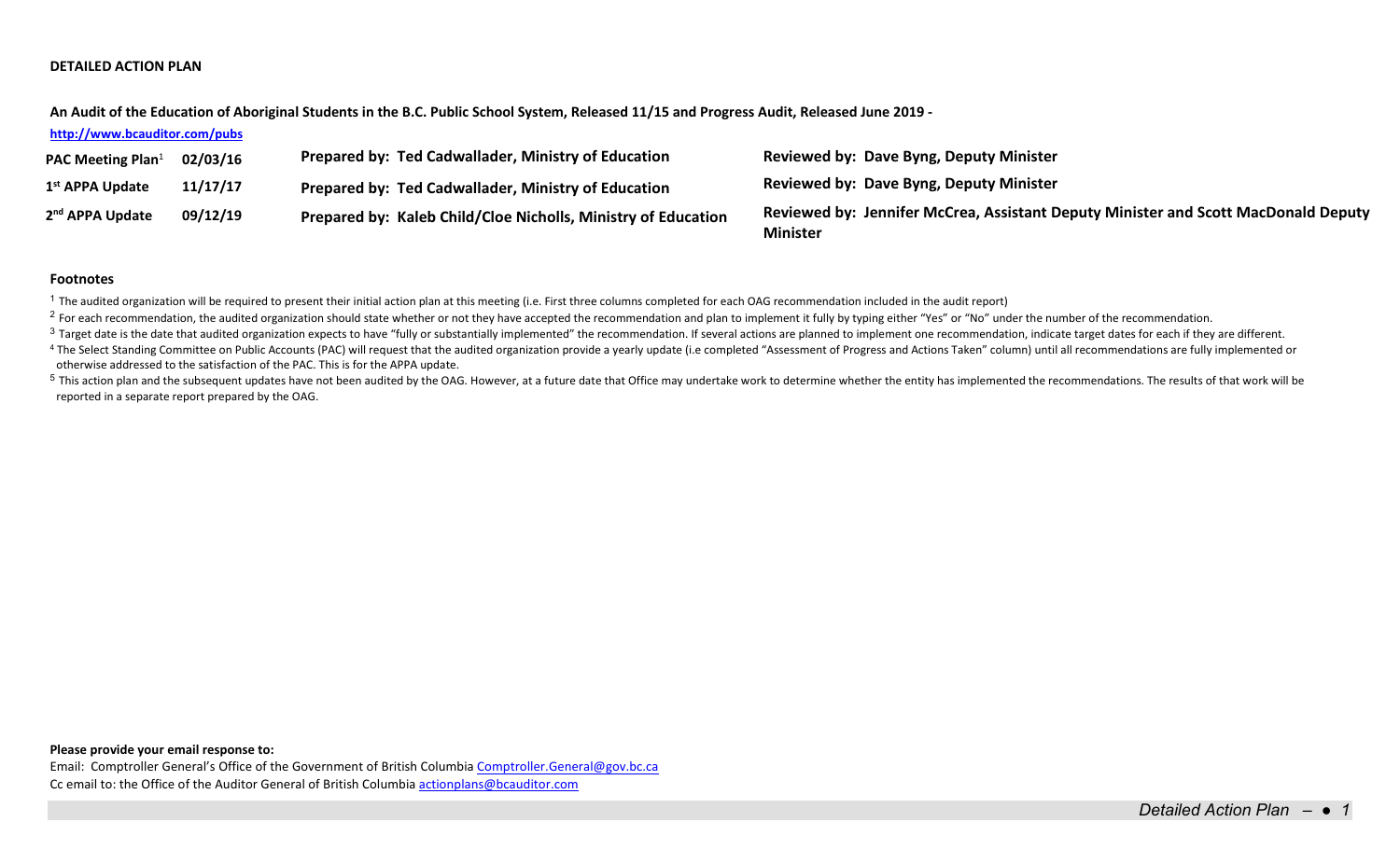| <b>Rec. #</b><br>Accepted?<br>Yes / $No2$ | <b>OAG</b><br><b>Recommendations</b>                                                                                                                                                                                                                                                                                | Actions Planned & Target Date(s) $3$                                                                                                                                                                                                                                                                                                                                                                                                                                            | Assessment of Progress to date <sup>4</sup> and Actions Taken <sup>5</sup><br>(APPA update)                                                                                                                                                                                                                                                                                                                                                                                                                                                                                                                                                                                                                                                                                                                                                                                                                                                                                                                                                                                                                                                                                                                                                                                                                                                                                                                                                                                                                                                                                                                                                                                                                                                                                                                                                                                                                                                                                                                                                                                                                                                                                                                                                                                                                                                                                                                                                                                                                                                                                                                                                                                                                                                                                                                                                                                                                                                                                                                                                                                                                                                                                                                                 |
|-------------------------------------------|---------------------------------------------------------------------------------------------------------------------------------------------------------------------------------------------------------------------------------------------------------------------------------------------------------------------|---------------------------------------------------------------------------------------------------------------------------------------------------------------------------------------------------------------------------------------------------------------------------------------------------------------------------------------------------------------------------------------------------------------------------------------------------------------------------------|-----------------------------------------------------------------------------------------------------------------------------------------------------------------------------------------------------------------------------------------------------------------------------------------------------------------------------------------------------------------------------------------------------------------------------------------------------------------------------------------------------------------------------------------------------------------------------------------------------------------------------------------------------------------------------------------------------------------------------------------------------------------------------------------------------------------------------------------------------------------------------------------------------------------------------------------------------------------------------------------------------------------------------------------------------------------------------------------------------------------------------------------------------------------------------------------------------------------------------------------------------------------------------------------------------------------------------------------------------------------------------------------------------------------------------------------------------------------------------------------------------------------------------------------------------------------------------------------------------------------------------------------------------------------------------------------------------------------------------------------------------------------------------------------------------------------------------------------------------------------------------------------------------------------------------------------------------------------------------------------------------------------------------------------------------------------------------------------------------------------------------------------------------------------------------------------------------------------------------------------------------------------------------------------------------------------------------------------------------------------------------------------------------------------------------------------------------------------------------------------------------------------------------------------------------------------------------------------------------------------------------------------------------------------------------------------------------------------------------------------------------------------------------------------------------------------------------------------------------------------------------------------------------------------------------------------------------------------------------------------------------------------------------------------------------------------------------------------------------------------------------------------------------------------------------------------------------------------------------|
| 1<br>Yes                                  | We recommend that the<br>Ministry of Education<br>collaborate with boards of<br>education,<br>superintendents and<br>Aboriginal leaders and<br>communities, to develop a<br>system-wide strategy with<br>accountabilities for closing<br>the gaps between<br>Aboriginal and non-<br>Aboriginal student<br>outcomes. | (Revised) Under the Framework for Enhancing Student Learning (FESL), create a<br>province-wide strategy for Indigenous education, with outcomes and associated<br>measurables to strategically align the work of school districts and education<br>partners in improving the success of Indigenous students. FESL has annual<br>reporting requirements and its implementation and requirements will be<br>supported by a legislative order.<br>Target Date: School Year 2020/21 | Progress Assessment: Ministry - Partially Implemented; OAG per Progress Audit - Partially Implemented<br><b>Actions Taken &amp; Discussion:</b><br>In response to the 2015 audit, the Ministry began drafting an Aboriginal Education Strategy with an intent to<br>$\bullet$<br>co-develop the strategy with the First Nations Education Steering Committee (FNESC). However, due to a<br>range of circumstances, FNESC was not adequately consulted in the early stages. As the Ministry and FNESC<br>were working to correct this, the environmental context shifted, and the Ministry prioritized negotiations on<br>the new BC Tripartite Education Agreement (BCTEA) at the request of FNESC. Both parties see BCTEA as the<br>foundational strategy for First Nations education in BC.<br>The Equity in Action project was also created in response to the 2015 audit and its main goal is to support<br>school districts to build capacity to use data to drive actions and to identify and remove barriers impacting<br>Indigenous student outcomes. The initiative has now increased to include 32 of 60 school districts and<br>supports 68% of the Indigenous student population. School district uptake has increased each year - from 6<br>in 17/18; to 21 in 18/19 to 32 in 19/20. Equity Scan dashboards have been built for all 60 districts, regardless<br>of whether the districts are participating in the initiative.<br>In June 2018 the Ministry wrote a position paper on Indigenous Education articulating the reasons for<br>reconciliation, the need to improve Indigenous student success and a vision for collective actions. This paper<br>and a video were created collaboratively with education partners and Indigenous rightsholders and were<br>presented at the OECD Conference in Paris in the early fall of 2018.<br>FESL's purpose is to create a system-wide focus on continuously improving educational outcomes for all<br>students in British Columbia's public education system. This comprehensive approach to student success<br>places specific emphasis on improving equity for specific populations: Indigenous students, children-in-care,<br>and students with diverse abilities or disabilities.<br>FESL has developed in stages: in 2017, an enhanced public reporting site was developed by the Ministry to<br>demonstrate results of Indigenous and non-Indigenous students on key outcomes. In 2018/19, five<br>provincial performance outcomes and accompanying evidence-based measures were collaboratively<br>established (see Appendix A). In 2019/20, there will be a pilot implementation of FESL involving 9 school<br>districts. The objective of the pilots is to refine the policy for the framework and ensure all levels of the<br>system are engaged in strategic planning. A legislative order is being prepared to support province-wide<br>implementation of FESL in school year 2020/21. At a minimum, school districts will report annually on the<br>five outcomes and can augment them with additionally locally developed outcomes.<br>In complement to FESL, BCTEA commits the Ministry to build school district capacity to improve outcomes |
|                                           |                                                                                                                                                                                                                                                                                                                     |                                                                                                                                                                                                                                                                                                                                                                                                                                                                                 | for First Nations students and to prioritize support for those districts who historically have inequitable<br>outcomes. The terms of reference for the First Nations Educational Outcome Improvement Teams has been<br>finalized and one school district was visited in June 2019. Additional visits (3-5) will occur throughout school<br>year 2019/20.                                                                                                                                                                                                                                                                                                                                                                                                                                                                                                                                                                                                                                                                                                                                                                                                                                                                                                                                                                                                                                                                                                                                                                                                                                                                                                                                                                                                                                                                                                                                                                                                                                                                                                                                                                                                                                                                                                                                                                                                                                                                                                                                                                                                                                                                                                                                                                                                                                                                                                                                                                                                                                                                                                                                                                                                                                                                    |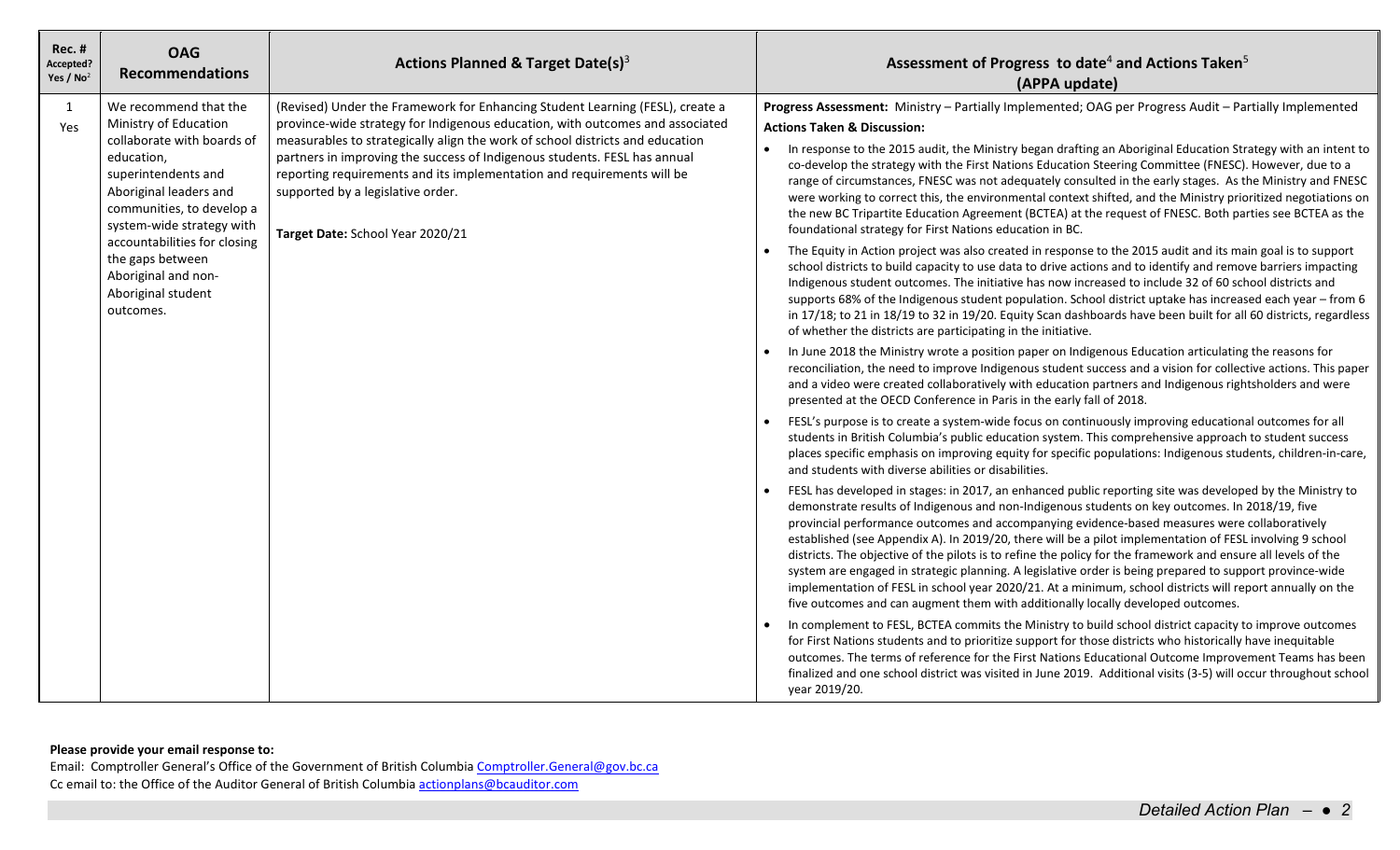| <b>Rec. #</b><br>Accepted?<br>Yes / $No2$ | <b>OAG</b><br><b>Recommendations</b>                                                                                                                                          | Actions Planned & Target Date(s) $3$                                                                                                                                                                                                                                                                                                                                                                                                                                                                                                              | Assessment of Progress to date <sup>4</sup> and Actions Taken <sup>5</sup><br>(APPA update)                                                                                                                                                                                                                                                                                                                                                                                                                                                                                                                                                                                                                                                                                                                                                                                                                                                                                                                                                                                                                                                                                                                                                                                                                                                                                                                                                                                                                                                                                                                                                                                                                                                                                                                                                                                                                                                                                                                                                                                                                                                                                                                                                                                                                                                                                                                                                                                                                                                                                                                                                                                                                                                                                                                                                                                                                                                                                                                                                                                          |
|-------------------------------------------|-------------------------------------------------------------------------------------------------------------------------------------------------------------------------------|---------------------------------------------------------------------------------------------------------------------------------------------------------------------------------------------------------------------------------------------------------------------------------------------------------------------------------------------------------------------------------------------------------------------------------------------------------------------------------------------------------------------------------------------------|--------------------------------------------------------------------------------------------------------------------------------------------------------------------------------------------------------------------------------------------------------------------------------------------------------------------------------------------------------------------------------------------------------------------------------------------------------------------------------------------------------------------------------------------------------------------------------------------------------------------------------------------------------------------------------------------------------------------------------------------------------------------------------------------------------------------------------------------------------------------------------------------------------------------------------------------------------------------------------------------------------------------------------------------------------------------------------------------------------------------------------------------------------------------------------------------------------------------------------------------------------------------------------------------------------------------------------------------------------------------------------------------------------------------------------------------------------------------------------------------------------------------------------------------------------------------------------------------------------------------------------------------------------------------------------------------------------------------------------------------------------------------------------------------------------------------------------------------------------------------------------------------------------------------------------------------------------------------------------------------------------------------------------------------------------------------------------------------------------------------------------------------------------------------------------------------------------------------------------------------------------------------------------------------------------------------------------------------------------------------------------------------------------------------------------------------------------------------------------------------------------------------------------------------------------------------------------------------------------------------------------------------------------------------------------------------------------------------------------------------------------------------------------------------------------------------------------------------------------------------------------------------------------------------------------------------------------------------------------------------------------------------------------------------------------------------------------------|
| $\overline{2}$<br>Yes                     | We recommend that the<br>Ministry of Education<br>provide support to boards<br>of education and<br>superintendents to ensure<br>they have the capacity to<br>achieve results. | (Revised) Strengthen efforts to provide advice to boards of education and<br>superintendents on effective evidence-based approaches being employed in other<br>regions of the province. This will be communicated through provincial gatherings,<br>publicly posting results, and providing feedback on annual reports submitted by<br>boards. The Ministry will engage with school districts that are not achieving the<br>desired outcomes to collaboratively implement actions to increase success levels.<br>Target Date: School year 2020/21 | Progress Assessment: Ministry - On Track to Substantially Implement; OAG per Progress Audit - Partially<br>Implemented<br><b>Actions Taken &amp; Discussion</b><br>Following the 2015 audit, the Ministry designed the Equity in Action initiative, which involves an equity<br>scanning tool to identify barriers to Indigenous student achievement and success. The scanning tool<br>can be tailored to meet the unique circumstances of individual school districts. Learning Profiles<br>containing student data unique to each school district have been designed and recently made<br>accessible to all school districts irrespective of whether they are participating in the initiative. This<br>initiative is perceived by educators as a driver for systemic change and an excellent hands-on way to<br>learn how to use, evaluate and report out on Indigenous student data.<br>At a minimum of once yearly, the Ministry hosts provincial gatherings with district leadership to share<br>outcomes data and effective practices to increase Indigenous student success. On October 16, 2019,<br>the Ministry and FNESC will bring superintendents and school board representatives together for the<br>first annual Jointly Convened Annual Meeting to provide education on First Nations history,<br>perspectives and reconciliation. The Ministry is committed to holding this meeting annually.<br>In 2018/19, the Deputy Minister met with all 60 superintendents three times to support school districts<br>$\bullet$<br>to build capacity to achieve results. Indigenous student outcomes were discussed at each meeting.<br>The Ministry participates annually in regional sessions held by FNESC throughout the province to build<br>capacity in school district planning and continuous improvement efforts.<br>As referenced in Recommendation 1 above, through BCTEA, BC has implemented First Nations<br>Education Outcome Improvement Teams. The Ministry has also seconded an Advocate for Indigenous<br>Learner Success to lead this work collaboratively with school districts and Indigenous peoples to build<br>local capacity and awareness.<br>In the Spring of 2019, the Ministry provided \$3 million in funding to help school districts and First<br>Nations build capacity to negotiate and implement Local Education Agreements (LEAs), which play a<br>key role in government-to-government relationships and have been shown to have a positive impact<br>on Indigenous student outcomes.<br>In 2019, the Ministry significantly expanded its data and reporting branch to include an Indigenous<br>Data section and hired a Director of Indigenous Analytics. This enabled the Ministry to develop the<br>Data Use in Education initiative to give targeted data analysis support to individual districts. The<br>Ministry helps school districts by building custom dashboards and supports districts in understanding<br>how to use data for improving student outcomes. Further information on this is outlined in<br>Recommendation 10. |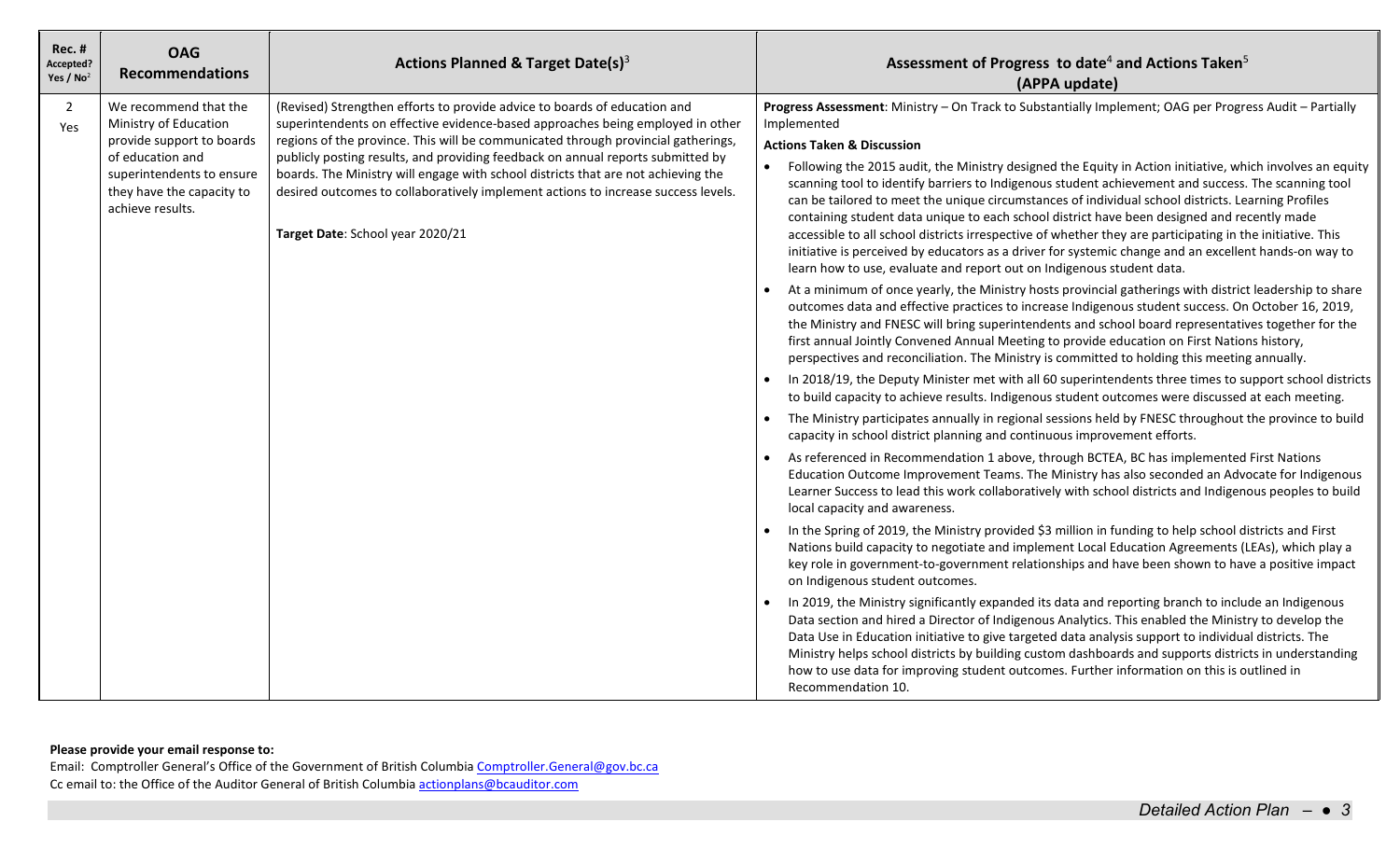| $\overline{3}$<br>Yes | We recommend that the<br>Ministry of Education take<br>action when districts have<br>not achieved expected | (Revised) Continue to collaboratively work with education partners, Indigenous<br>communities and school districts to fully implement FESL. FESL and its supporting<br>policy provides opportunities for the Ministry to work directly with school districts<br>that are not demonstrating good outcomes for Indigenous students. Student |           | Progress Assessment: Ministry - On Track to Substantially Implement; OAG per Progress Audit - Partially<br>Implemented<br><b>Actions Taken &amp; Discussion</b>                                                                                                                                                                                                                                                                                                                                                                                                                                                                                                                                                                                                                                                                                                                                                                                                                                                                                                                                                                                                                                                                                                                                                                                                                                                                                                                                                                                                                                                                                                                                                                                                                                                                                                                                                                                                                                                                                                                                                                                                                                                                                                                                                                                                                                                                                                                                                                                                                                                                                                                                                                                                                                                                                                                                 |
|-----------------------|------------------------------------------------------------------------------------------------------------|-------------------------------------------------------------------------------------------------------------------------------------------------------------------------------------------------------------------------------------------------------------------------------------------------------------------------------------------|-----------|-------------------------------------------------------------------------------------------------------------------------------------------------------------------------------------------------------------------------------------------------------------------------------------------------------------------------------------------------------------------------------------------------------------------------------------------------------------------------------------------------------------------------------------------------------------------------------------------------------------------------------------------------------------------------------------------------------------------------------------------------------------------------------------------------------------------------------------------------------------------------------------------------------------------------------------------------------------------------------------------------------------------------------------------------------------------------------------------------------------------------------------------------------------------------------------------------------------------------------------------------------------------------------------------------------------------------------------------------------------------------------------------------------------------------------------------------------------------------------------------------------------------------------------------------------------------------------------------------------------------------------------------------------------------------------------------------------------------------------------------------------------------------------------------------------------------------------------------------------------------------------------------------------------------------------------------------------------------------------------------------------------------------------------------------------------------------------------------------------------------------------------------------------------------------------------------------------------------------------------------------------------------------------------------------------------------------------------------------------------------------------------------------------------------------------------------------------------------------------------------------------------------------------------------------------------------------------------------------------------------------------------------------------------------------------------------------------------------------------------------------------------------------------------------------------------------------------------------------------------------------------------------------|
|                       | results for Aboriginal<br>students                                                                         | results are reported annually and publicly available.<br>Additionally, through the commitments in BCTEA, First Nations Education Outcome<br>Improvement Teams will go to selected districts to discuss improving success for<br>Indigenous students.<br>Target Date: School Year 2020/21                                                  | $\bullet$ | Beginning in 2020/21, school districts will be required through ministerial order to report out annually<br>on 5 provincial educational outcomes in Appendix A. This will establish a province wide approach to<br>data collection and reporting. Districts will also have to report on specific cohorts of students and their<br>outcomes, including Indigenous students.<br>To support capacity building during this next phase of FESL, the Ministry has established Sector<br>Mentors, Sector Liaisons, a Data Team, and a School District Health Team. Through a continuum of<br>supports from communication, facilitation, intervention and direction, the Ministry is working with<br>school districts to improve Indigenous student educational outcomes. To date, 5 school districts have<br>participated in data meetings with a focus on improving student results.<br>In complement to FESL, BC also committed through the signing of BCTEA in 2018 to build school district<br>capacity to improve outcomes for First Nations students and to prioritize support for those districts<br>who historically have inequitable outcomes. The terms of reference for the First Nations Educational<br>Outcome Improvement Teams has been finalized and one school district was visited in June 2019.<br>Additional visits (3-5) will occur throughout school year 2019/20.<br>In the Spring of 2019, the Ministry provided \$3 million in funding to help school districts and First<br>Nations build capacity to negotiate and implement LEAs, which play a key role in government-to-<br>government relationships and have been shown to have a positive impact on Indigenous student<br>outcomes.<br>Another intervention approach for non-performing school districts involves the Data Use in Education<br>Team initiative which provides targeted data analysis support to individual districts. The Ministry helps<br>school districts by building customized dashboards and supporting the districts in understanding how<br>to use data for improving student outcomes. This will be discussed further in Recommendation 10.<br>The Progress Audit report references the use of the Ministry's appointment of Special Advisors to<br>certain school districts as a measurement of action in response to this recommendation. The School<br>Act provides that a Special Advisor may be appointed by the Minister in matters where the Minister<br>deems it necessary. The Ministry's policy and practice is to start by working collaboratively with non-<br>performing school districts to address their needs and to build capacity. The Ministry has a spectrum of<br>intervention approaches (i.e., communicate, facilitate, etc.) and appoints Special Advisors as an<br>intervention of last resort when all other attempts to build capacity and accountability have been |
|                       |                                                                                                            |                                                                                                                                                                                                                                                                                                                                           |           | unsuccessful.                                                                                                                                                                                                                                                                                                                                                                                                                                                                                                                                                                                                                                                                                                                                                                                                                                                                                                                                                                                                                                                                                                                                                                                                                                                                                                                                                                                                                                                                                                                                                                                                                                                                                                                                                                                                                                                                                                                                                                                                                                                                                                                                                                                                                                                                                                                                                                                                                                                                                                                                                                                                                                                                                                                                                                                                                                                                                   |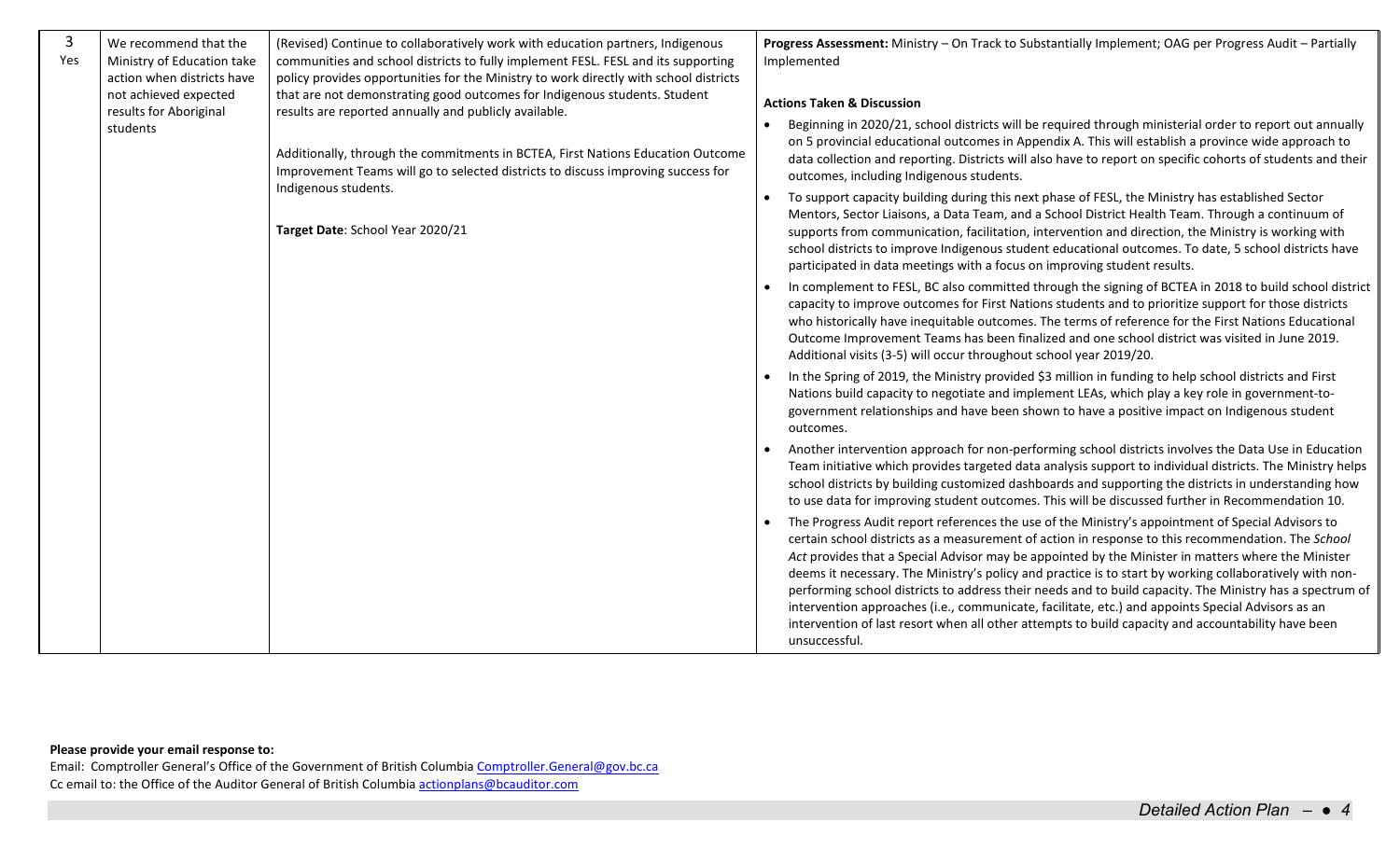| <b>Rec. #</b><br>Accepted?<br>Yes / $No2$ | <b>OAG</b><br><b>Recommendations</b>                                                                                                                                                                                                                                                                                                                           | <b>Actions Planned &amp; Target Date(s)3</b>                                                                                                                                                                                                                                                                                                                                                                                                                                                                                                                                                                                                                                                                                                                                                                                        | Assessment of Progress to date <sup>4</sup> and Actions Taken <sup>5</sup><br>(APPA update)                                                                                                                                                                                                                                                                                                                                                                                                                                                                                                                                                                                                                                                                                                                                                                                                                                                                                                                                                                                                                                                                                                                                                                                                                                                                                                                                                                                                                                                                                                                                                                                                                                                                                                                                                                                                                                                                                                                                                                                                                                                                                                                                                                                                                                                                                                                                                                                                                                                                                                                                                                                                                                                                                                                                                                                                                                                                                                                                                                                                                                |
|-------------------------------------------|----------------------------------------------------------------------------------------------------------------------------------------------------------------------------------------------------------------------------------------------------------------------------------------------------------------------------------------------------------------|-------------------------------------------------------------------------------------------------------------------------------------------------------------------------------------------------------------------------------------------------------------------------------------------------------------------------------------------------------------------------------------------------------------------------------------------------------------------------------------------------------------------------------------------------------------------------------------------------------------------------------------------------------------------------------------------------------------------------------------------------------------------------------------------------------------------------------------|----------------------------------------------------------------------------------------------------------------------------------------------------------------------------------------------------------------------------------------------------------------------------------------------------------------------------------------------------------------------------------------------------------------------------------------------------------------------------------------------------------------------------------------------------------------------------------------------------------------------------------------------------------------------------------------------------------------------------------------------------------------------------------------------------------------------------------------------------------------------------------------------------------------------------------------------------------------------------------------------------------------------------------------------------------------------------------------------------------------------------------------------------------------------------------------------------------------------------------------------------------------------------------------------------------------------------------------------------------------------------------------------------------------------------------------------------------------------------------------------------------------------------------------------------------------------------------------------------------------------------------------------------------------------------------------------------------------------------------------------------------------------------------------------------------------------------------------------------------------------------------------------------------------------------------------------------------------------------------------------------------------------------------------------------------------------------------------------------------------------------------------------------------------------------------------------------------------------------------------------------------------------------------------------------------------------------------------------------------------------------------------------------------------------------------------------------------------------------------------------------------------------------------------------------------------------------------------------------------------------------------------------------------------------------------------------------------------------------------------------------------------------------------------------------------------------------------------------------------------------------------------------------------------------------------------------------------------------------------------------------------------------------------------------------------------------------------------------------------------------------|
| 4<br>Yes                                  | We recommend that the<br>Ministry of Education<br>evaluate the effectiveness<br>of targeted funding and<br>enhancement agreements<br>as strategies to close the<br>gaps in education<br>outcomes between<br>Aboriginal and non-<br>Aboriginal students, and<br>use the results to improve<br>its policies to better<br>support Aboriginal student<br>outcomes. | (Revised) Implement and evaluate new Indigenous Education Targeted Funding<br>Model.<br>The Ministry did a review of Enhancement Agreements and completed this work in<br>April 2016. Based on the review, the Ministry shifted away from Enhancement<br>Agreements towards Equity in Action, negotiating a new tripartite agreement<br>(BCTEA) and building capacity to negotiate LEAs. The OAG Progress Audit of 2019<br>states "as enhancement agreements are no longer being used as a strategy to close<br>the gaps, the recommendation to evaluate is no longer relevant." Moving forward,<br>the Ministry will be reporting on the recommendation related to targeted funding<br>only.<br>Target Dates: Completed April 2016 (Enhancement Agreements) and targeted for<br>March 15, 2020 (Indigenous Targeted Funding Model) | Progress Assessment: Ministry - On Track to Substantially Implement; OAG per Progress Audit - Partially<br>Implemented<br><b>Actions Taken &amp; Discussion</b><br>. In 2016, the Ministry contracted with a team of post-secondary research educators to research the<br>effectiveness of Enhancement Agreements in closing the gap in outcomes between Indigenous and<br>non-Indigenous students. The pursuant report contained six recommendations to make Enhancement<br>Agreements more effective; however, the Ministry made a policy decision to shift its efforts toward the<br>Equity in Action initiative and supporting government-to-government relationships at a local level.<br>$\bullet$<br>After 16 years of Ministry support with Enhancement Agreements, most school districts were using<br>these agreements as part of their regular course of business and had developed the capacity to lead<br>the work themselves. The Ministry chose to focus its efforts on providing leadership to school districts<br>on new and emerging Indigenous education initiatives.<br>The current Ministry funding model allocates funding over and above the basic per student amount to<br>Boards of Education for each self-identified Indigenous student receiving eligible services. This funding<br>is targeted and must be spent on the provision of Indigenous education programs and services.<br>• In 2019/20 the Ministry will also increase the Indigenous Targeted Funds to \$1,450 per student; an<br>increase of \$220 per student, to support equity and Indigenous student outcomes.<br>• In February 2018, the Minister of Education named an Independent Panel to complete a review of the<br>K-12 Public Education funding system. Targeted funding for Indigenous students was part of the<br>review. In June of 2018, the Panel completed a report for the Minister: Improving Equity and<br>Accountability: Report of the Funding Model Review Panel. The report contains 22 recommendations<br>focused on equity for students, financial management, and accountability. The panel recommended<br>maintaining targeted funding to increase equity and close the outcomes gap between Indigenous and<br>non-Indigenous students. The panel also recommended reviewing the targeted funding policy with<br>First Nations and Indigenous partners to ensure it is supporting student outcomes.<br>As a part of preparing for the implementation of the Funding Model Review, a new targeted funding<br>policy has been developed in collaboration with FNESC. In June and July of 2019, the policy was also<br>reviewed with 9 school districts, whose suggestions are being incorporated into the next version of the<br>policy. Key shifts being considered include mandated consultation with First Nations and Indigenous<br>partners on the use of the funds and more flexibility to support student outcomes.<br>The Indigenous Education Targeted Funding Policy is an important policy revision that will be<br>implemented, pending government approvals, for the 2020/21 school year. |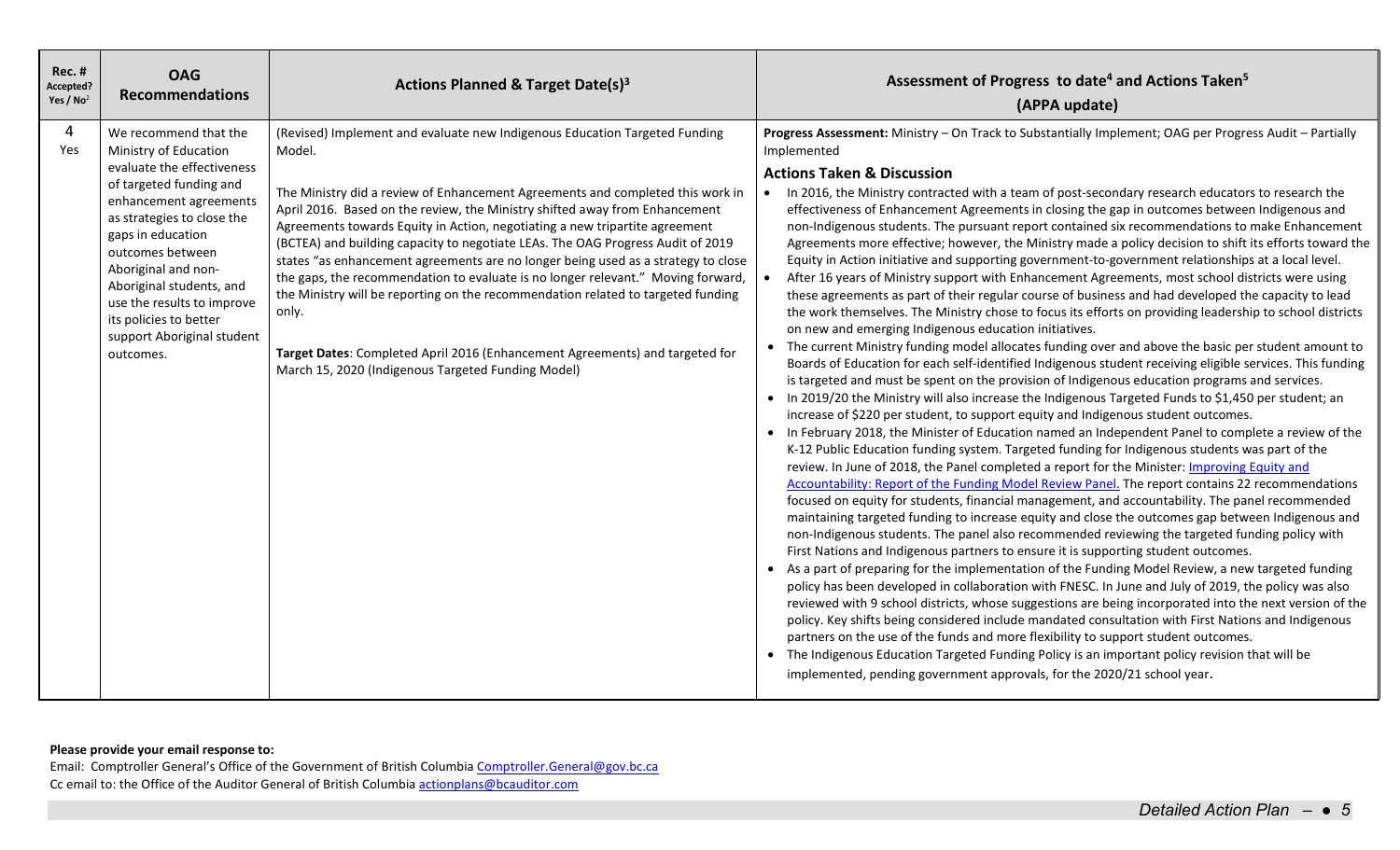| <b>Rec. #</b><br>Accepted?<br>Yes / No <sup>2</sup> | <b>OAG</b><br><b>Recommendations</b>                                                                                                                                                                                                                                                        | Actions Planned & Target Date(s) <sup>3</sup>                                                                                                                                                                                                                                                                                                                                                                | Assessment of Progress to date <sup>4</sup> and Actions Taken <sup>5</sup><br>(APPA update)                                                                                                                                                                                                                                                                                                                                                                                                                                                                                                                                                                                                                                                                                                                                                                                                                                                                                                                                                                                                                                                                                                                                                                                                                                                                                                                                                                                                                                                                               |
|-----------------------------------------------------|---------------------------------------------------------------------------------------------------------------------------------------------------------------------------------------------------------------------------------------------------------------------------------------------|--------------------------------------------------------------------------------------------------------------------------------------------------------------------------------------------------------------------------------------------------------------------------------------------------------------------------------------------------------------------------------------------------------------|---------------------------------------------------------------------------------------------------------------------------------------------------------------------------------------------------------------------------------------------------------------------------------------------------------------------------------------------------------------------------------------------------------------------------------------------------------------------------------------------------------------------------------------------------------------------------------------------------------------------------------------------------------------------------------------------------------------------------------------------------------------------------------------------------------------------------------------------------------------------------------------------------------------------------------------------------------------------------------------------------------------------------------------------------------------------------------------------------------------------------------------------------------------------------------------------------------------------------------------------------------------------------------------------------------------------------------------------------------------------------------------------------------------------------------------------------------------------------------------------------------------------------------------------------------------------------|
| 5<br>Yes                                            | We recommend that the<br>Ministry of Education work<br>with boards of education<br>to ensure School<br><b>Completion Certificates</b><br>are only granted to<br>students who require a<br>modified program due to a<br>special need that prevents<br>them from working toward<br>graduation | (Revised) Review and revise Student Credential Order concerning the use of School<br>Leaving Certificates so the issuance of these certificates is in alignment with the<br>original intent. Communicate the updated policy to school boards. Establish a<br>method to monitor school district's use of these certificates and follow-up with any<br>non-compliance.<br>Target Date: Completed February 2016 | Progress Assessment: Ministry - Fully Implemented; OAG per Progress Audit - Fully Implemented<br><b>Actions Taken &amp; Discussion</b><br>• The Student Credential Order was updated on January 26, 2016 to ensure Student Leaving<br>Certificates (also known informally as Evergreen Certificates) are limited to students who are<br>designated in one of the Ministry of Education's 12 Special Needs Categories and have a<br>corresponding Individual Education Plan.<br>School Districts were notified of this on February 9, 2016, and Ministry staff review the data yearly<br>$\bullet$<br>and follow up with any school districts that are not in compliance with the Order.<br>Since the amendment to the Student Credentials Order, the number of Indigenous students who<br>$\bullet$<br>received an Evergreen Certificate and have never been designated in one of the twelve Inclusive<br>Education categories has decreased from 50 in 2014/15 to 10 in 2017/18. This is a decrease from<br>5.8% of total Evergreen Certificates in 2014/15 to 1.3% of total Evergreen Certificates in 2017/18.<br>Between 2014/15 and 2017/18, there was an 80% decrease in the number of Evergreen<br>Certificates given to Indigenous students who have never been designated compared to a 75.3%<br>decrease for their non-Indigenous counterparts.<br>The Ministry is committed to on-going monitoring of this policy to ensure that the numbers<br>$\bullet$<br>continue to decrease over time and that the Evergreen Certificate is being provided appropriately. |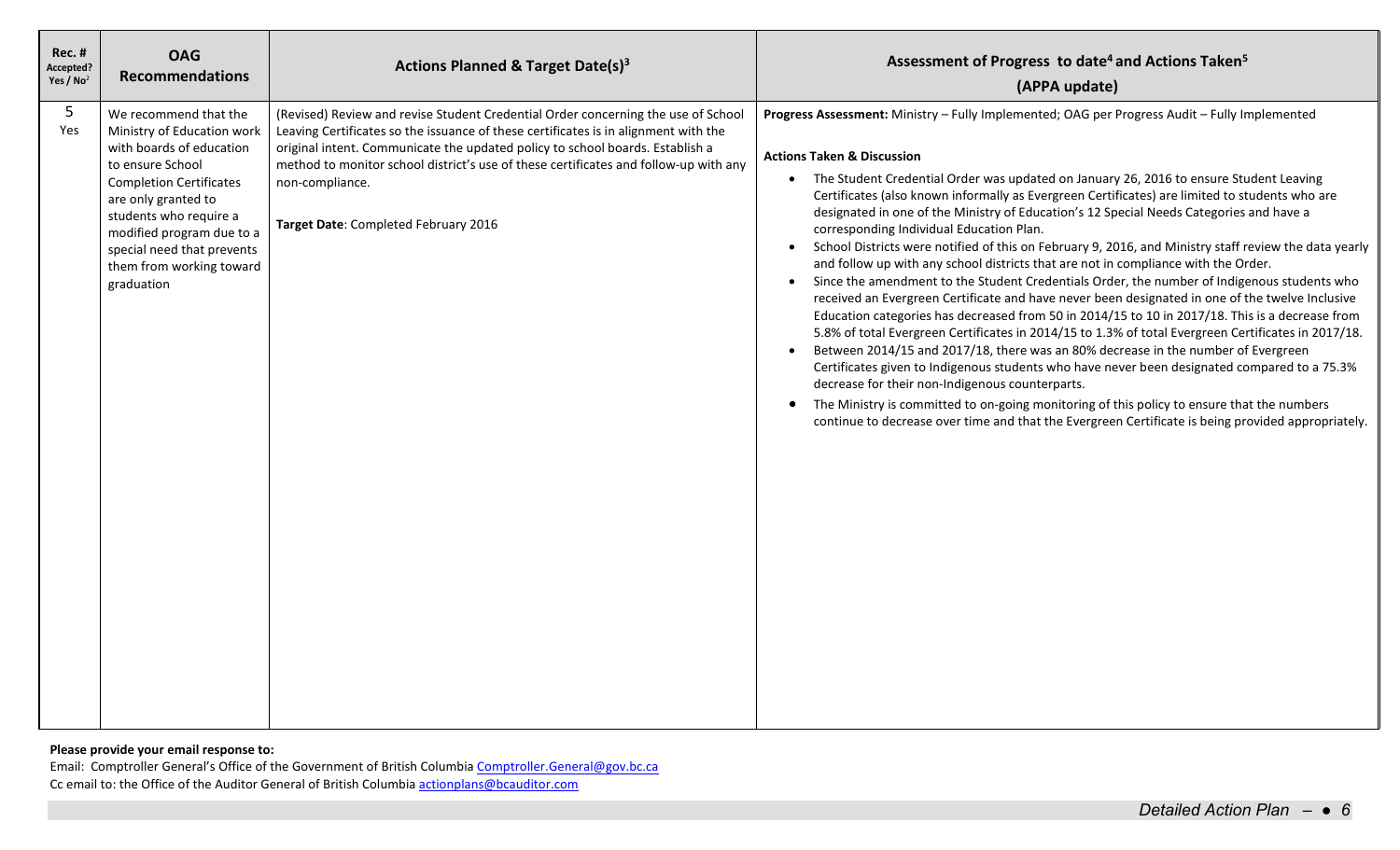| $Rec.$ #<br>Accepted?<br>Yes / $No2$ | <b>OAG</b><br><b>Recommendations</b>                                                                                                                                                                                                                                                                             | Actions Planned & Target Date(s) <sup>3</sup>                                                                                                                                                                                              | Assessment of Progress to date4 and Actions Taken <sup>5</sup><br>(APPA update)                                                                                                                                                                                                                                                                                                                                                                                                                                                                                                                                                                                                                                                                                                                                                                                                                                                                                                                                                                                                                                                                                                                                                                                                                                                                                                                                                                                                                                                                                                                                                   |
|--------------------------------------|------------------------------------------------------------------------------------------------------------------------------------------------------------------------------------------------------------------------------------------------------------------------------------------------------------------|--------------------------------------------------------------------------------------------------------------------------------------------------------------------------------------------------------------------------------------------|-----------------------------------------------------------------------------------------------------------------------------------------------------------------------------------------------------------------------------------------------------------------------------------------------------------------------------------------------------------------------------------------------------------------------------------------------------------------------------------------------------------------------------------------------------------------------------------------------------------------------------------------------------------------------------------------------------------------------------------------------------------------------------------------------------------------------------------------------------------------------------------------------------------------------------------------------------------------------------------------------------------------------------------------------------------------------------------------------------------------------------------------------------------------------------------------------------------------------------------------------------------------------------------------------------------------------------------------------------------------------------------------------------------------------------------------------------------------------------------------------------------------------------------------------------------------------------------------------------------------------------------|
| 6a<br>Yes                            | We recommend that the<br>Ministry of Education<br>collaborate with boards of<br>education and Aboriginal<br>leaders and communities<br>to:<br>(a)-provide all students<br>with a curriculum that<br>addresses the past and<br>present effects of the<br>colonization of Aboriginal<br>people in British Columbia | (Revised) Redesign curriculum with embedded Indigenous content, perspectives,<br>and history and implement the curriculum in all school districts from Kindergarten<br>through Grade 12.<br>Target Date: Beginning of School Year 2019/20. | Progress Assessment: Ministry - Fully Implemented; OAG per Progress Audit - Fully Implemented<br><b>Actions Taken &amp; Discussion</b><br>• The Ministry has completed the curriculum redesign and embedded Indigenous cultures, histories and<br>perspectives across the curriculum from Kindergarten to Grade 12. As of school year 2019/20 this work<br>has been completed. The Ministry also developed and released "Aboriginal Worldviews and<br>Perspectives in the Classroom" to help build teacher capacity to seamlessly integrate Indigenous<br>worldviews and perspectives into the learning environment.<br>• As agreed upon in BCTEA, the School Calendar Regulation under the School Act has been amended to<br>provide for one instructional day during each of school years 2019/20, 2020/21, 2021/22 and 2022/23<br>for educators to participate in discussions and activities related to enhancing Indigenous student<br>achievement and integrating Indigenous worldviews and perspectives into learning environments.<br>• Although the Ministry has met this recommendation, there are on-going implementation efforts to<br>ensure supports for educators and school districts. For example, the Ministry is producing two new<br>Indigenous-related resources: a professional development video to help incorporate Indigenous<br>perspectives, history and culture into the classroom (August 2019 release) and a resource which<br>captures Indigenous related teaching and content both across K-12 and across areas of learning (K-7).<br>The curriculum capture will be released in November of 2019. |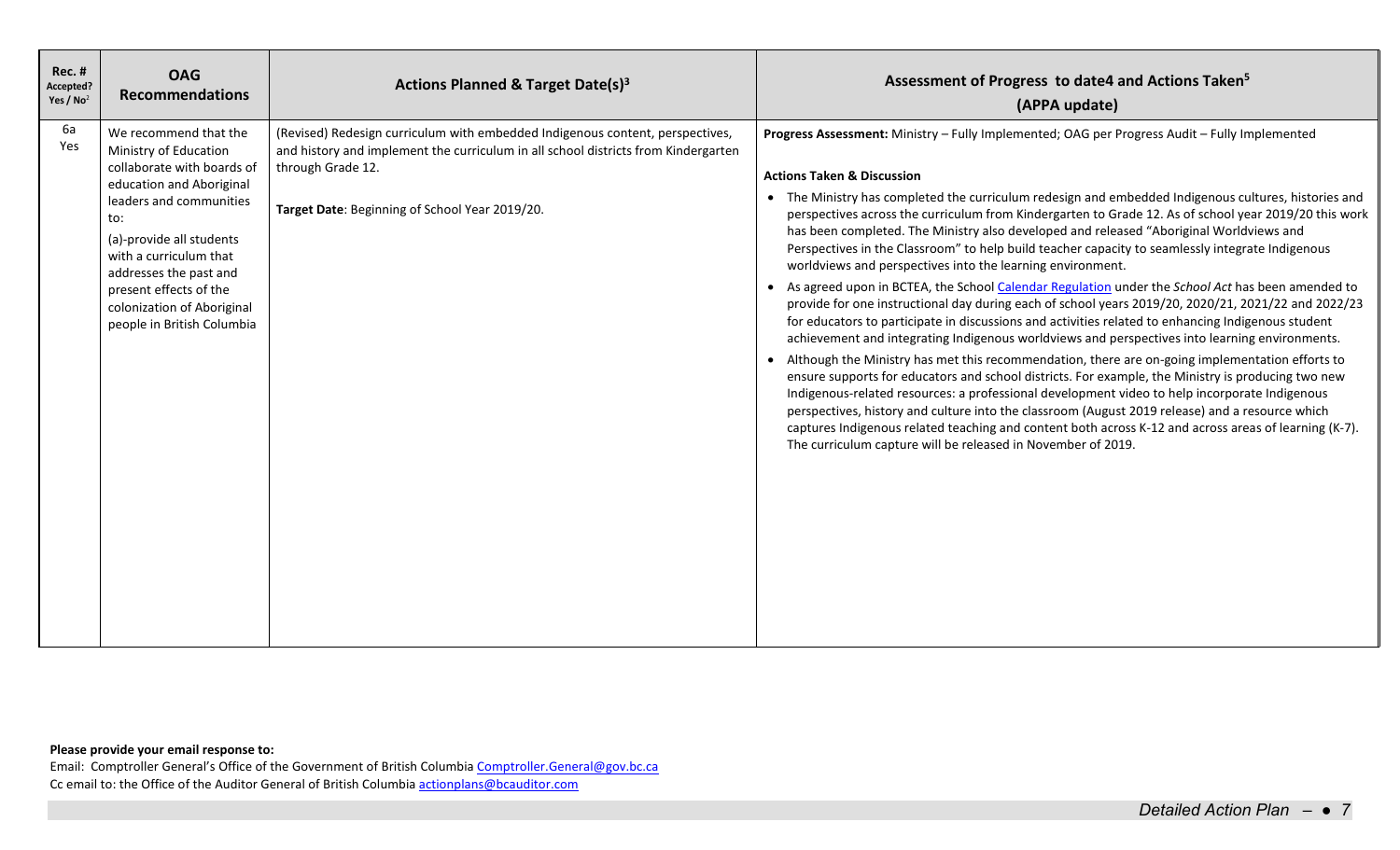| <b>Rec. #</b><br>Accepted?<br>Yes / $No2$ | <b>OAG</b><br><b>Recommendations</b>                                                                                                                                                                                                                                                                                                                                                                                  | Actions Planned & Target Date(s) <sup>3</sup>                                                                                                                                                                                                                                                                                                                                                                                                                                                                                                                                                                                                                                                                                                                                  | Assessment of Progress to date4 and Actions Taken <sup>5</sup><br>(APPA update)                                                                                                                                                                                                                                                                                                                                                                                                                                                                                                                                                                                                                                                                                                                                                                                                                                                                                                                                                                                                                                                                                                                                                                                                                                                                                                                                                                                                                                                                                                                                                                                                                                                                                                                                                                                                                                                                                                                                                                                                                                                                                                                                                                                                                                                                                                                                                                                                                                                                                                                                                                                                                                                                                                                                                                                                 |
|-------------------------------------------|-----------------------------------------------------------------------------------------------------------------------------------------------------------------------------------------------------------------------------------------------------------------------------------------------------------------------------------------------------------------------------------------------------------------------|--------------------------------------------------------------------------------------------------------------------------------------------------------------------------------------------------------------------------------------------------------------------------------------------------------------------------------------------------------------------------------------------------------------------------------------------------------------------------------------------------------------------------------------------------------------------------------------------------------------------------------------------------------------------------------------------------------------------------------------------------------------------------------|---------------------------------------------------------------------------------------------------------------------------------------------------------------------------------------------------------------------------------------------------------------------------------------------------------------------------------------------------------------------------------------------------------------------------------------------------------------------------------------------------------------------------------------------------------------------------------------------------------------------------------------------------------------------------------------------------------------------------------------------------------------------------------------------------------------------------------------------------------------------------------------------------------------------------------------------------------------------------------------------------------------------------------------------------------------------------------------------------------------------------------------------------------------------------------------------------------------------------------------------------------------------------------------------------------------------------------------------------------------------------------------------------------------------------------------------------------------------------------------------------------------------------------------------------------------------------------------------------------------------------------------------------------------------------------------------------------------------------------------------------------------------------------------------------------------------------------------------------------------------------------------------------------------------------------------------------------------------------------------------------------------------------------------------------------------------------------------------------------------------------------------------------------------------------------------------------------------------------------------------------------------------------------------------------------------------------------------------------------------------------------------------------------------------------------------------------------------------------------------------------------------------------------------------------------------------------------------------------------------------------------------------------------------------------------------------------------------------------------------------------------------------------------------------------------------------------------------------------------------------------------|
| 6b<br>Yes                                 | We recommend that the<br>Ministry of Education<br>collaborate with boards of<br>education and Aboriginal<br>leaders and communities<br>to:<br>(b)address obstacles to<br>ensuring safe, non-racist,<br>culturally relevant learning<br>environments through<br>teacher professional<br>development, cultural<br>awareness training, and<br>strategies to hire the best<br>people to work with<br>Aboriginal students. | (Revised) The Equity in Action initiative was designed in response to the OAG's<br>2015 audit through collaboration and consultation with numerous education<br>partner groups and Indigenous educators and communities. The initiative provides<br>direction at the district, school and classroom level and is focused on positively<br>impacting Indigenous student achievement through identification of impediments<br>to success as well as promising practices.<br>The Ministry has demonstrated leadership in educator professional development,<br>cultural awareness training for district staff, and encouraging inclusive hiring<br>practices by school boards to help increase the number of available Indigenous<br>teachers.<br>Target Date: School Year2022/23 | Progress Assessment: Ministry - On Track to Substantially Implement; OAG per Progress Audit - Partially<br>Implemented<br><b>Actions Taken &amp; Discussion</b><br>• In 2016, the Ministry funded a research project in collaboration with FNESC to design an effective<br>approach to investigating racism in public schools. The recommendations from the research report<br>were taken into consideration in the design and implementation of the Equity in Action initiative.<br>Equity in Action engages multiple systems level objectives and responds to the Auditor General's 2015<br>$\bullet$<br>recommendation that recognized a 'racism of low expectations' for Indigenous learners in the BC<br>school system. Equity in Action involves school districts working collaboratively with the Ministry of<br>Education team to complete an equity scan, construct an equity profile, determine a theory of change<br>and develop an equity action plan in service to Indigenous learners, families, and communities. The<br>equity profiles are available for all school districts to promote the sharing of best practices and<br>evidence-informed decisions.<br>Professional Standards for Educators, revised in June 2019, require teachers to commit to truth,<br>$\bullet$<br>reconciliation and healing, including a provision to address racism. These standards encourage<br>educators to critically examine their own biases, attitudes, beliefs, values and practices to facilitate<br>change.<br>• Cultural awareness and professional development will be achieved through the annual conference<br>organized jointly between the Ministry and FNESC under BCTEA. The first joint conference will occur on<br>October 16, 2019 and will be attended by Superintendents and First Nations from across the province.<br>This is an opportunity for school district leadership and First Nations to meet to discuss issues related<br>to Indigenous student outcomes as well as the broader implementation of initiatives such as the UN<br>Declaration on the Rights of Indigenous peoples and the Truth and Reconciliation Commission Calls to<br>Action.<br>• See Section 6a for information on the designation in the School Act for annual professional<br>development days specific to Indigenous education and student success.<br>• The Early Learning Framework and the LEAs to be negotiated between school districts and First Nations<br>can also function as tools to support educator professional development at the local level.<br>. In 2018, the Ministry provided \$260,00 to UBC to pilot a community-based, Indigenous Teacher<br>Education Program in Williams Lake and Quesnel. As of Spring 2019, the Ministry has funded 20 post-<br>secondary seats specifically for Indigenous educators in regional post-secondary institutes. |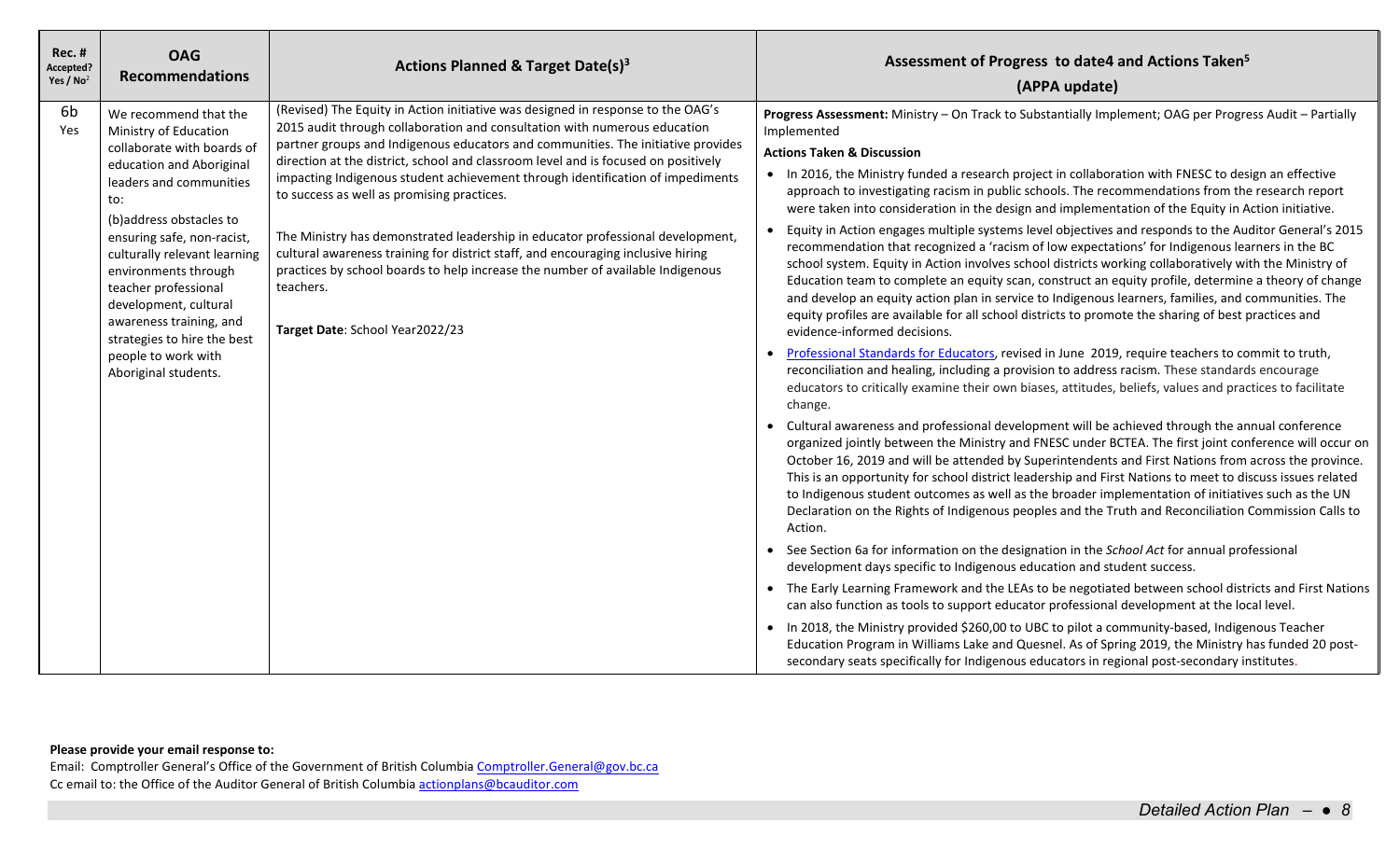| <b>Rec. #</b><br>Accepted?<br>Yes / $No2$ | <b>OAG</b><br><b>Recommendations</b>                                                                                                                                                                                                                                                                                                          | Actions Planned & Target Date(s) <sup>3</sup>                                                                                                                                                                                                                                                                                                                                                                                                                                                                                                                                                                                                                                                                                                                                                                                                                                  | Assessment of Progress to date4 and Actions Taken <sup>5</sup><br>(APPA update)                                                                                                                                                                                                                                                                                                                                                                                                                                                                                                                                                                                                                                                                                                                                                                                                                                                                                                                                                                                                                                                                                                                                                                                                                                                                                                                                                                                                                                                                                                                                                                                                                                                                                                                                                                                                                                                                                                                                                                                                                                                                                                                                                                                                                         |
|-------------------------------------------|-----------------------------------------------------------------------------------------------------------------------------------------------------------------------------------------------------------------------------------------------------------------------------------------------------------------------------------------------|--------------------------------------------------------------------------------------------------------------------------------------------------------------------------------------------------------------------------------------------------------------------------------------------------------------------------------------------------------------------------------------------------------------------------------------------------------------------------------------------------------------------------------------------------------------------------------------------------------------------------------------------------------------------------------------------------------------------------------------------------------------------------------------------------------------------------------------------------------------------------------|---------------------------------------------------------------------------------------------------------------------------------------------------------------------------------------------------------------------------------------------------------------------------------------------------------------------------------------------------------------------------------------------------------------------------------------------------------------------------------------------------------------------------------------------------------------------------------------------------------------------------------------------------------------------------------------------------------------------------------------------------------------------------------------------------------------------------------------------------------------------------------------------------------------------------------------------------------------------------------------------------------------------------------------------------------------------------------------------------------------------------------------------------------------------------------------------------------------------------------------------------------------------------------------------------------------------------------------------------------------------------------------------------------------------------------------------------------------------------------------------------------------------------------------------------------------------------------------------------------------------------------------------------------------------------------------------------------------------------------------------------------------------------------------------------------------------------------------------------------------------------------------------------------------------------------------------------------------------------------------------------------------------------------------------------------------------------------------------------------------------------------------------------------------------------------------------------------------------------------------------------------------------------------------------------------|
| $\overline{7}$<br>Yes                     | We recommend that the<br>Ministry of Education<br>collaborate with boards of<br>education and Aboriginal<br>leaders and communities<br>to define and implement<br>standardized monitoring<br>and assessment of key<br>indicators of Aboriginal<br>and non-Aboriginal<br>students' progress at key<br>stages throughout their<br>school career | (Revised) The Ministry provides school districts and rightsholders (FNESC/FNSA)<br>with provincial-level data on Indigenous student performance indicators at various<br>grades. The data are used in monitoring and annual reporting at all levels.<br>Target Date: Started in 2018/19<br>FESL and its associated policy involves the collaborative development of provincial<br>performance outcomes and measures and includes reporting requirements for<br>both the Ministry and school boards. FESL's purpose is to create a system-wide<br>focus on continuously improving educational outcomes for all students in British<br>Columbia's public education system. Improving outcomes requires an emphasis on<br>improving equity for Indigenous students, children-in-care, and students with<br>diverse abilities or disabilities.<br>Target Date: School year 2020/21 | Progress Assessment: Ministry - Partially Implemented; OAG per Progress Audit - Partially Implemented<br><b>Actions Taken &amp; Discussion</b><br>• The Ministry provides school districts with data on all students, including Indigenous student data,<br>through a protected SharePoint; releases data publicly on Ministry websites; and through the annual<br>Aboriginal Report: How Are We Doing? The Ministry also provides data to the public through the Open<br>Data BC platform.<br>• Under BCTEA, the Ministry and FNESC established a BC Data Committee which meets regularly. The<br>terms of reference provide a foundation to build an Information Sharing Agreement/Protocol for which<br>a functional draft is targeted for December 2019. The Data Committee will conduct an environmental<br>scan of currently available data on the achievement of Indigenous students and identify any need for<br>further monitoring. The Ministry and FNESC are collaborating on monitoring of First Nation student<br>outcomes.<br>As part of FESL, an easy to use public website outlines results for all students on key provincial<br>indicators, including Indigenous students and students with special needs. These system-wide<br>indicators are related to students' intellectual, human and social, and career development at key<br>stages throughout their school career (e.g., early development, year-to-year transition rates, grade 4<br>and 7 reading, writing, and numeracy performance, grade 10 and 12 provincial examinations,<br>completion rates, student satisfaction, post-secondary and career preparation, and transition to post-<br>secondary education).<br>• Consistent with current research on the significance of cross-curricular competencies and the<br>application of critical thinking skills, the Ministry has made a shift in its requirements for graduation.<br>Course content driven provincial examinations will no longer be required at the provincial level and<br>literacy and numeracy will be assessed on a province-wide basis. These assessments will be centrally<br>marked as opposed marking at the local school district level. The assessment results of non-Indigenous<br>and Indigenous students will continue to be reported upon. |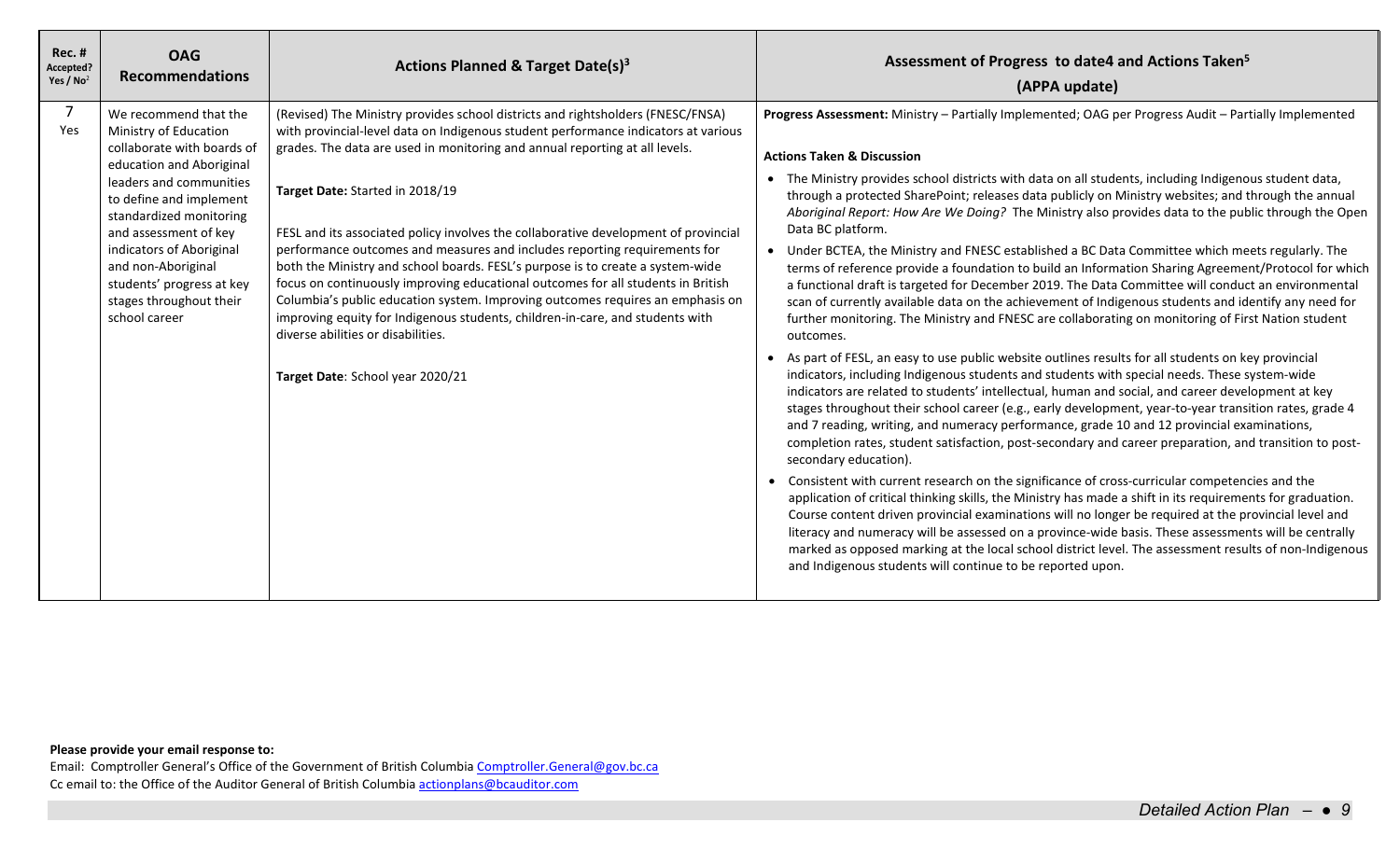| <b>Rec. #</b><br>Accepted?<br>Yes / $No2$ | <b>OAG</b><br><b>Recommendations</b>                                                                                                                                                                  | Actions Planned & Target Date(s) <sup>3</sup>                                                                                                                                                                                                                                                                                             | Assessment of Progress to date4 and Actions Taken <sup>5</sup><br>(APPA update)                                                                                                                                                                                                                                                                                                                                                                                                                                                                                                                                                                                                                                                                                                                                                                                                                                                                                                                                                                                                                                                                                                                                                                                                                                                                                                                                                                                                                                                                                                                                                                                                                                                                                                                                                                                                                                                                                                                                                                                                                      |
|-------------------------------------------|-------------------------------------------------------------------------------------------------------------------------------------------------------------------------------------------------------|-------------------------------------------------------------------------------------------------------------------------------------------------------------------------------------------------------------------------------------------------------------------------------------------------------------------------------------------|------------------------------------------------------------------------------------------------------------------------------------------------------------------------------------------------------------------------------------------------------------------------------------------------------------------------------------------------------------------------------------------------------------------------------------------------------------------------------------------------------------------------------------------------------------------------------------------------------------------------------------------------------------------------------------------------------------------------------------------------------------------------------------------------------------------------------------------------------------------------------------------------------------------------------------------------------------------------------------------------------------------------------------------------------------------------------------------------------------------------------------------------------------------------------------------------------------------------------------------------------------------------------------------------------------------------------------------------------------------------------------------------------------------------------------------------------------------------------------------------------------------------------------------------------------------------------------------------------------------------------------------------------------------------------------------------------------------------------------------------------------------------------------------------------------------------------------------------------------------------------------------------------------------------------------------------------------------------------------------------------------------------------------------------------------------------------------------------------|
| 8<br>Yes                                  | We recommend that the<br>Ministry of Education<br>establish responsibility<br>within the Ministry for<br>developing a systematic<br>approach to data analysis<br>on Aboriginal student<br>achievement | (Revised) The capacity of the Government and Analytics Department was<br>strengthened with an increased budget and the hiring of a Director of Indigenous<br>Analytics. The on-going implementation of FESL will help further establish a<br>systemic approach to Indigenous student achievement.<br>Target Date: Completed December 2018 | Progress Assessment: Ministry - Fully Implemented; OAG per Progress Audit - Fully Implemented<br><b>Actions Taken &amp; Discussion</b><br>• In December 2018, the Ministry hired a Director of Indigenous Analytics to work exclusively on<br>Indigenous data and reporting. The Director is responsible for fulfilling the Ministry's commitments<br>regarding data on outcomes for Indigenous students.<br>To help further inform a systemic approach to data analysis on Indigenous student achievement, the<br>Ministry engages regularly with FNESC staff to discuss and identify improved data strategies. Under<br>BCTEA, there is also a joint data committee to discuss information sharing.<br>The purpose of FESL's policy is to enable and ensure a system-wide focus on continuously improving<br>educational outcomes for all students in British Columbia's public education system.<br>The goal of the policy is to align efforts at all levels of the K-12 system around educational outcomes<br>and measures based on common values and a shared commitment to improve student performance<br>and equity of outcomes for all students with a focus on Indigenous students, Children in Care, and<br>students with diverse abilities or disabilities<br>Under FESL, the Ministry will implement a more focussed approach for data analysis and reporting that<br>is directly tied to province-wide continuous improvement efforts. System-wide strategies for analyzing<br>and interpreting local data are a key part of the framework and include such things as the development<br>of school and district-based rubrics and analytic tools connected to BC's student information system.<br>As part of their annual planning and reporting efforts, districts will be expected to make use of both<br>local and provincial evidence and will be required by a Ministerial Order to report annually on<br>Indigenous student outcomes, examinations, completion rates, student satisfaction, post-secondary<br>and career preparation, and transition to post-secondary education. |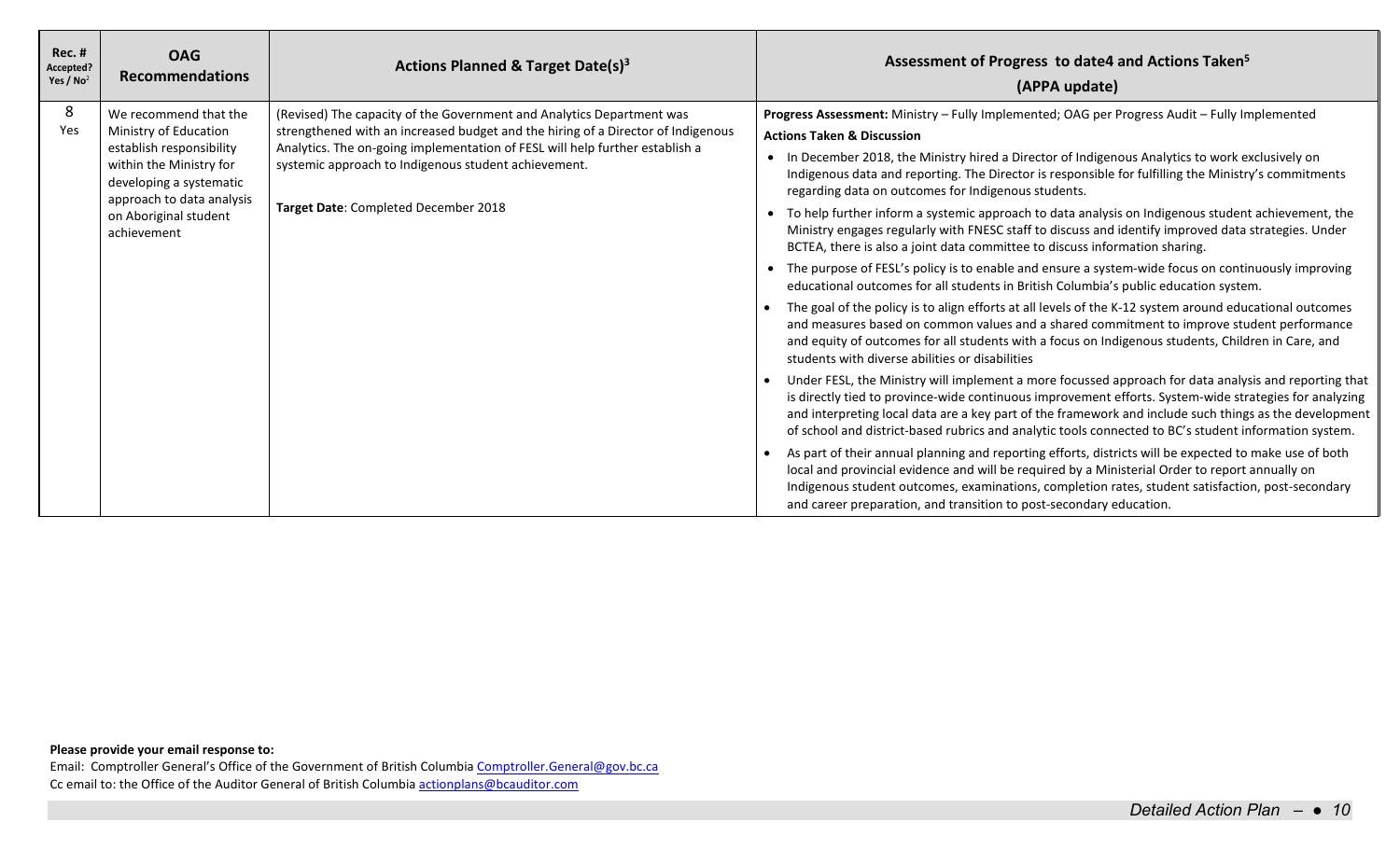| <b>Rec. #</b><br>Accepted?<br>Yes / $No2$ | <b>OAG</b><br><b>Recommendations</b>                                                                                                                                                         | Actions Planned & Target Date(s) <sup>3</sup>                                                                                                                                                                                                                                                                                                    | Assessment of Progress to date4 and Actions Taken <sup>5</sup><br>(APPA update)                                                                                                                                                                                                                                                                                                                                                                                                                                                                                                                                                                                                                                                                                                                                                                                                                                                                                                                          |
|-------------------------------------------|----------------------------------------------------------------------------------------------------------------------------------------------------------------------------------------------|--------------------------------------------------------------------------------------------------------------------------------------------------------------------------------------------------------------------------------------------------------------------------------------------------------------------------------------------------|----------------------------------------------------------------------------------------------------------------------------------------------------------------------------------------------------------------------------------------------------------------------------------------------------------------------------------------------------------------------------------------------------------------------------------------------------------------------------------------------------------------------------------------------------------------------------------------------------------------------------------------------------------------------------------------------------------------------------------------------------------------------------------------------------------------------------------------------------------------------------------------------------------------------------------------------------------------------------------------------------------|
| 9<br>Yes                                  | We recommend that the<br>Ministry of Education use<br>the evidence from its data<br>analysis to inform Ministry<br>decision-making and<br>clarify its expectations of<br>boards of education | (Revised) During 2018/19, the Ministry has undertaken a movement to strengthen<br>its culture around data driven decisions and has made significant investments to<br>the Government and Analytics Division to increase capacity and support school<br>districts to improve Indigenous student outcomes.<br>Target Date: Completed December 2018 | Progress Assessment: Ministry - Fully Implemented; OAG per Progress Audit - Fully Implemented<br><b>Actions Taken &amp; Discussion</b><br>• Substantive efforts have been taken to improve analytic capacity and evidence used to inform Ministry<br>decision making, including the hiring of a Director of Indigenous Analytics, substantive investments in<br>new data analysts, economists, analytic and data visualization software, a next-generation educational<br>data warehouse; and an increase in the Ministry's Education Analytics Branch's budget (excluding<br>salaries and benefits) from \$713,000 in 2016/17 to \$1.7 million in 2018/19.<br>Through the Equity in Action initiative and First Nations Educational Outcome Improvement Team visits<br>to school districts, expectations were clarified for districts in terms of data and Indigenous student<br>results. School districts were encouraged to use evidence and data in decision making and to highlight<br>data trends. |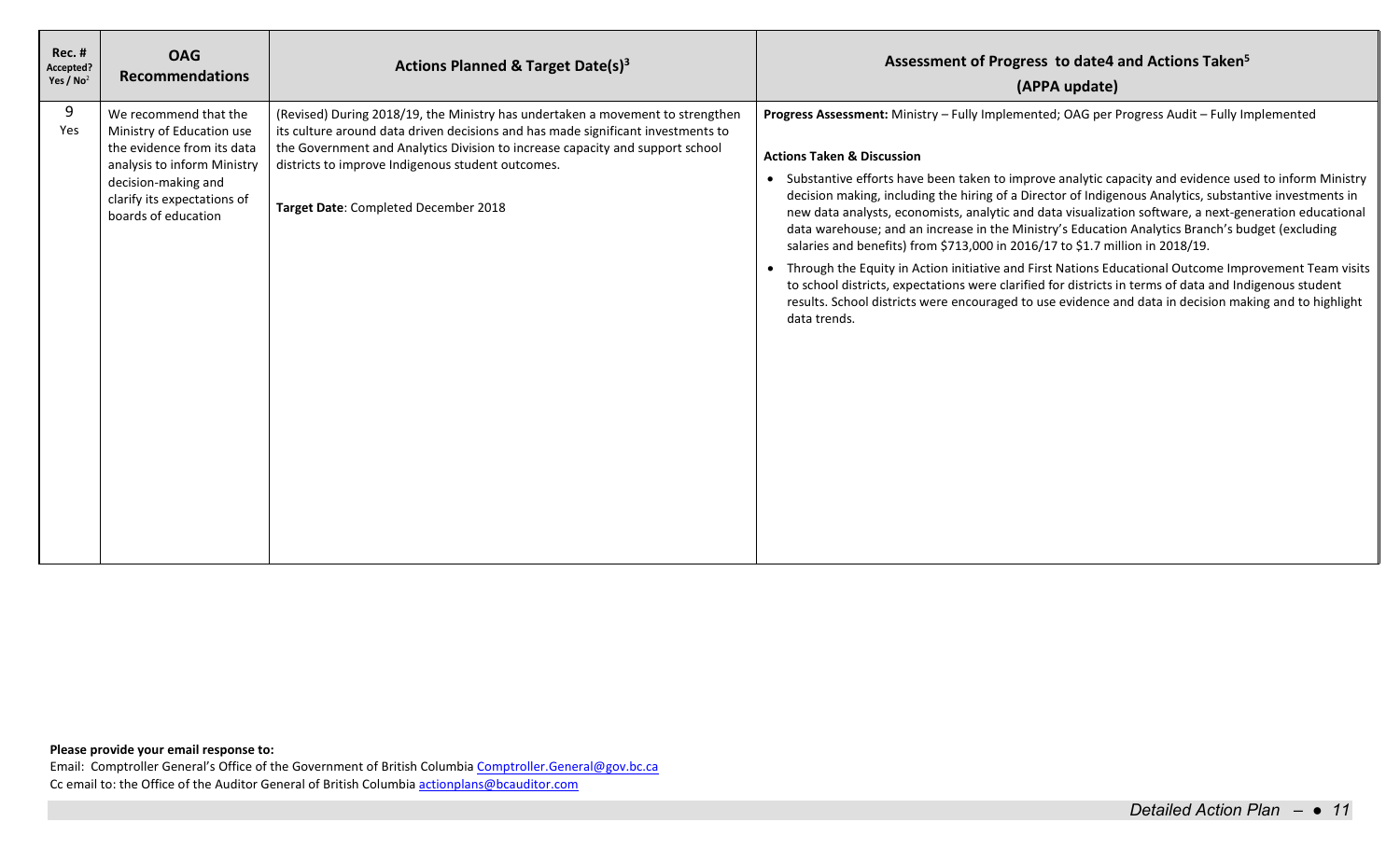| $Rec.$ #<br>Accepted?<br>Yes / $No2$ | <b>OAG</b><br><b>Recommendations</b>                                                                                                                                                                                                                                                                | Actions Planned & Target Date(s) <sup>3</sup>                                                                                                                                                                                                                                                                                                                                                                                                                                                                                                                                                                                                                                                                                                                                                                                                                                                                                                                                                                                                                    | Assessment of Progress to date4 and Actions Taken <sup>5</sup><br>(APPA update)                                                                                                                                                                                                                                                                                                                                                                                                                                                                                                                                                                                                                                                                                                                                                                                                                                                                                                                                                                                                                                                                                                                                                                                                                                                                                                                                                                                                                                                                                                                                                                                                                                                                                                                                                                                                                                                                                                                                                                                                                                                                                                                                                                                                                                                                                                                                                                                                                                                                                                                                                                                                                                                                                                                                                                                                                                                                                                                                                                                                                                                                |
|--------------------------------------|-----------------------------------------------------------------------------------------------------------------------------------------------------------------------------------------------------------------------------------------------------------------------------------------------------|------------------------------------------------------------------------------------------------------------------------------------------------------------------------------------------------------------------------------------------------------------------------------------------------------------------------------------------------------------------------------------------------------------------------------------------------------------------------------------------------------------------------------------------------------------------------------------------------------------------------------------------------------------------------------------------------------------------------------------------------------------------------------------------------------------------------------------------------------------------------------------------------------------------------------------------------------------------------------------------------------------------------------------------------------------------|------------------------------------------------------------------------------------------------------------------------------------------------------------------------------------------------------------------------------------------------------------------------------------------------------------------------------------------------------------------------------------------------------------------------------------------------------------------------------------------------------------------------------------------------------------------------------------------------------------------------------------------------------------------------------------------------------------------------------------------------------------------------------------------------------------------------------------------------------------------------------------------------------------------------------------------------------------------------------------------------------------------------------------------------------------------------------------------------------------------------------------------------------------------------------------------------------------------------------------------------------------------------------------------------------------------------------------------------------------------------------------------------------------------------------------------------------------------------------------------------------------------------------------------------------------------------------------------------------------------------------------------------------------------------------------------------------------------------------------------------------------------------------------------------------------------------------------------------------------------------------------------------------------------------------------------------------------------------------------------------------------------------------------------------------------------------------------------------------------------------------------------------------------------------------------------------------------------------------------------------------------------------------------------------------------------------------------------------------------------------------------------------------------------------------------------------------------------------------------------------------------------------------------------------------------------------------------------------------------------------------------------------------------------------------------------------------------------------------------------------------------------------------------------------------------------------------------------------------------------------------------------------------------------------------------------------------------------------------------------------------------------------------------------------------------------------------------------------------------------------------------------------|
| 10<br>Yes                            | We recommend that the<br>Ministry of Education<br>support superintendents<br>in their work with boards<br>of education, staff,<br>Aboriginal leaders and<br>communities, and other<br>districts to develop<br>capacity to use data and<br>evidence to plan for<br>Aboriginal student<br>achievement | (Revised) The Ministry has various strategies in place to support school districts to<br>build capacity to use data and evidence to plan for Indigenous student<br>achievement through: action teams set up by FESL, Educational Outcome<br>Improvement Team visits established through BCTEA, the hiring of secondees to<br>work directly with school districts, regional workshops focussing on data analysis<br>and the sharing of best practices.<br>As part of an initial capacity-building and implementation strategy for FESL, the<br>Ministry is working with the BC School Superintendents Association and its<br>chapters to develop and share capacity in evidence-based planning and to involve<br>their local education partners, including boards of education, staff, and Indigenous<br>community members, in the planning process.<br>The Ministry has also taken action through Equity in Action to provide support to<br>participating school districts on data analysis and data-driven decision making.<br>Target Date: School Year 2020/21 | Progress Assessment: Ministry - On Track to Substantially Implement; OAG per Progress Audit - Partially<br>Implemented<br><b>Actions Taken &amp; Discussion</b><br>• In February 2019, the Ministry launched a new initiative called "Data Use in Education Team". Eight<br>school districts participated in school year 2018/19 and worked with the Ministry to develop a district-<br>specific Data Use in Education Plan. In all instances, the Ministry and school districts reviewed the gap<br>in performance data between Indigenous and non-Indigenous students. The goal is to ensure districts<br>use data evidence to assess whether a student is on track for graduation and help determine<br>appropriate interventions. A dashboard is being developed to help school districts drill down to the<br>individual student level. As part of this initiative, the Ministry showed leadership by proactively<br>approaching districts that need more support with data analysis. This is a three-year strategy and is<br>scheduled to be finished at the end of school year 2020/21.<br>• The Ministry is piloting FESL during school year 2019/20. In school year 2020/21, Ministry intends to<br>officially launch FESL which will include direction that districts use evidence-based planning to improve<br>student performance, including the performance of Indigenous students. As part of developing FESL<br>regional sessions have been held across the province to support development of meaningful and<br>effective school district and school plans. System-wide capacity building, including team-based<br>supports focussed on continuous improvement and supporting Indigenous student success, has been a<br>longstanding focus of this work. Through the provincial advisory group for enhancing student learning<br>and annual provincial meetings to support the FESL, provincial education partners will be involved in<br>the review of available data and will help inform priorities and actions to support each student and<br>specific groups of students, including Indigenous students, children in care, and students with special<br>needs. The Ministry will work with boards to build capacity along a continuum of needs and will<br>intervene to assist school districts in addressing challenges when needed.<br>In connection with the Equity in Action, in 2018/19 the Ministry gave data analysis support to the 21<br>districts who were part of the initiative. The Ministry will continue to provide the same support to the<br>11 school districts joining the initiative in 2019/20.<br>• In complement to FESL, BC also committed through the signing of BCTEA in 2018 to build school district<br>capacity to improve outcomes for First Nations students and to prioritize support for those districts<br>who historically have inequitable outcomes. The terms of reference for the First Nations Educational<br>Outcome Improvement Teams has been finalized and one school district was visited in June 2019.<br>Additional visits (3-5) will occur throughout school year 2019/20. |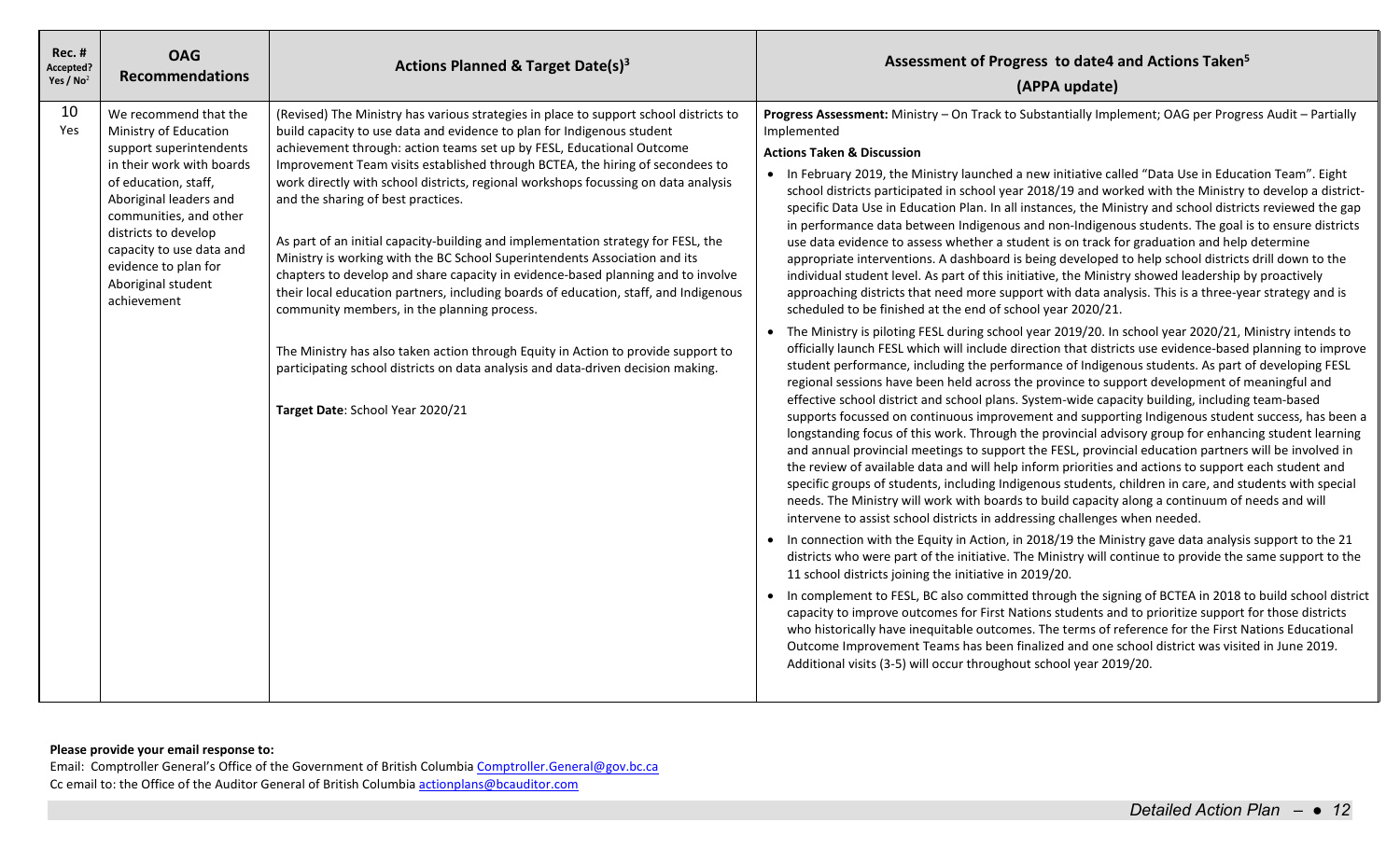| <b>Rec. #</b><br>Accepted?<br>Yes / $No2$ | <b>OAG</b><br><b>Recommendations</b>                                                                                                                                                                                                                                                                                                                                                                                                                                           | Actions Planned & Target Date(s) <sup>3</sup>                                                                                                                                                                                                                                                                                                                                                                                                                                                                                                                                                                                                                                                                                                                                                                                                                                                                                                                                                                                                                                                                                                                                                                                                                                                                                                                                                                          | Assessment of Progress to date4 and Actions Taken <sup>5</sup><br>(APPA update)                                                                                                                                                                                                                                                                                                                                                                                                                                                                                                                                                                                                                                                                                                                                                                                                                                                                                                                                                                                                                                                                                                                                                                                                                                                                                                                                                                                                                                                                                                      |
|-------------------------------------------|--------------------------------------------------------------------------------------------------------------------------------------------------------------------------------------------------------------------------------------------------------------------------------------------------------------------------------------------------------------------------------------------------------------------------------------------------------------------------------|------------------------------------------------------------------------------------------------------------------------------------------------------------------------------------------------------------------------------------------------------------------------------------------------------------------------------------------------------------------------------------------------------------------------------------------------------------------------------------------------------------------------------------------------------------------------------------------------------------------------------------------------------------------------------------------------------------------------------------------------------------------------------------------------------------------------------------------------------------------------------------------------------------------------------------------------------------------------------------------------------------------------------------------------------------------------------------------------------------------------------------------------------------------------------------------------------------------------------------------------------------------------------------------------------------------------------------------------------------------------------------------------------------------------|--------------------------------------------------------------------------------------------------------------------------------------------------------------------------------------------------------------------------------------------------------------------------------------------------------------------------------------------------------------------------------------------------------------------------------------------------------------------------------------------------------------------------------------------------------------------------------------------------------------------------------------------------------------------------------------------------------------------------------------------------------------------------------------------------------------------------------------------------------------------------------------------------------------------------------------------------------------------------------------------------------------------------------------------------------------------------------------------------------------------------------------------------------------------------------------------------------------------------------------------------------------------------------------------------------------------------------------------------------------------------------------------------------------------------------------------------------------------------------------------------------------------------------------------------------------------------------------|
| 11.                                       | We recommend that the<br>Ministry of Education<br>collaborate with boards of<br>education,<br>superintendents,<br>Aboriginal leaders and<br>communities to define and<br>implement expectations<br>for regular provincial and<br>district reporting on:<br>• Aboriginal student (on-<br>and off-reserve, First<br>Nations, Métis and<br>Inuit) achievement<br>progress in meeting<br>targets to close the<br>gaps<br>effectiveness of<br>strategies for<br>Aboriginal students | (Revised) The Ministry has collected data on self-identified Indigenous students<br>since 1991, and, since 1998/99, it has published an annual report called Aboriginal<br>Report-How Are We Doing? to help the public school system serve Indigenous<br>students.<br>FESL promotes and supports multi-year district and school plans, updated annually,<br>and meaningful and effective evidence to improve student outcomes. Under this<br>framework, districts and the province will be expected to report annually on overall<br>results, as well as Indigenous students, children in care, and students with special<br>needs. District plans will be expected to reflect local efforts to support each<br>student, as well as to continuously improve outcomes for these groups of students.<br>Furthermore, another key component of FESL is system-wide capacity building<br>through team-based supports. The Ministry will work with its education partners to<br>better utilize existing structures (e.g., regional and provincial partner meetings,<br>non-instructional days, etc.) to discuss and promote effective practices for<br>Indigenous students. It will also work with its education partners to build new<br>team-based supports to act on provincial and local priorities and needs (e.g., a<br>provincial success team focussed on Indigenous learners).<br>Target Date: School year 2020/21 | Progress Assessment: Ministry - Partially Implemented; OAG per Progress Audit - Partially Implemented<br><b>Actions Taken &amp; Discussion</b><br>Under FESL the Ministry will implement a more focussed approach for data analysis and reporting that<br>is directly tied to province-wide continuous improvement efforts. System-wide strategies for analyzing<br>and interpreting local data are a key part of the framework and include such things as the development<br>of school- and district-based rubrics and analytic tools connected to BC's student information system.<br>In addition, the Ministry is developing a systematic approach to evaluate educational program<br>outcomes and student achievement and will establish specific responsibilities in the Ministry in this<br>regard.<br>As an additional response to this recommendation, in consultation with education partners, the<br>Ministry will produce a public report of provincial evidence, for each district and, as appropriate, for<br>groups of districts; on all indicators. This will include reporting of specific results for Indigenous<br>students.<br>As part of their annual planning and reporting efforts, districts will be expected to make use of both<br>local and provincial evidence and will be required by a Ministerial Order in school year 2020/21 to<br>report annually on Indigenous and non-Indigenous student outcomes, examinations, completion rates,<br>student satisfaction, post-secondary and career preparation, and transition to post-secondary<br>education. |